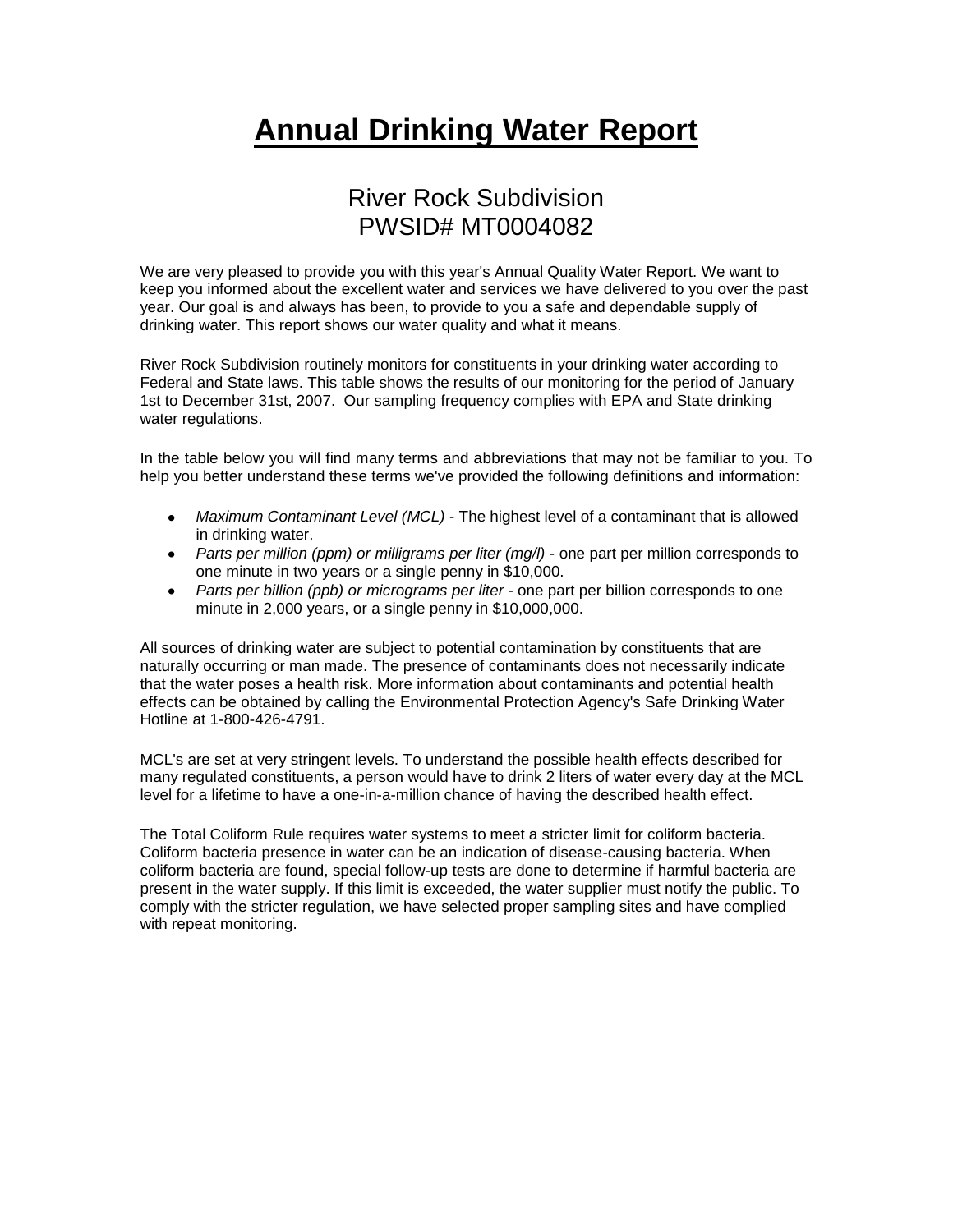| <b>Test Results</b>                      |                    |                |                              |                     |                                                 |                                                                                                                          |  |  |  |  |
|------------------------------------------|--------------------|----------------|------------------------------|---------------------|-------------------------------------------------|--------------------------------------------------------------------------------------------------------------------------|--|--|--|--|
| Contaminant                              | Violation<br>(Y/N) | Sample<br>Date | Highest<br>Level<br>Detected | Unit<br>Measurement | <b>MCL</b>                                      | Possible<br>Source of<br>Contamination                                                                                   |  |  |  |  |
| <b>Microbiological Contaminants</b>      |                    |                |                              |                     |                                                 |                                                                                                                          |  |  |  |  |
| <b>Total Coliform</b><br><b>Bacteria</b> | N                  | Monthly        | 0                            | N/A                 | Presence<br>of coliform<br>bacteria in<br>5% of | Naturally present in<br>the environment,<br>sewage leaks,                                                                |  |  |  |  |
| Fecal (E. coli)                          | N                  | Monthly        | 0                            | N/A                 | monthly<br>samples                              | runoff from<br>livestock areas                                                                                           |  |  |  |  |
| <b>Lead and Copper</b>                   |                    |                |                              |                     |                                                 |                                                                                                                          |  |  |  |  |
| Lead                                     | N                  | 09/12/07       | 10                           | ppb                 | Allowed<br>amount<br>15ppb                      | Corrosion of<br>household<br>plumbing systems,<br>erosion of natural<br>deposits                                         |  |  |  |  |
| Copper                                   | N                  | 09/12/07       | 0.41                         | ppm                 | Allowed<br>amount<br>$1.3$ ppm                  | Corrosion of<br>household<br>plumbing systems;<br>erosion of natural<br>deposits; leaching<br>from wood<br>preservatives |  |  |  |  |
| <b>Common Metal Contaminants</b>         |                    |                |                              |                     |                                                 |                                                                                                                          |  |  |  |  |
| Antimony                                 | N                  | 11/19/07       | <b>ND</b>                    | ppm                 | 0.006                                           |                                                                                                                          |  |  |  |  |
| Arsenic                                  | N                  | 11/19/07       | <b>ND</b>                    | ppm                 | 0.01                                            |                                                                                                                          |  |  |  |  |
| Barium                                   | N                  | 11/19/07       | <b>ND</b>                    | ppm                 | 2                                               |                                                                                                                          |  |  |  |  |
| Beryllium                                | N                  | 11/19/07       | <b>ND</b>                    | ppm                 | 0.004                                           |                                                                                                                          |  |  |  |  |
| Cadmium                                  | N                  | 11/19/07       | <b>ND</b>                    | ppm                 | 0.005                                           | Natural deposits<br>found in the                                                                                         |  |  |  |  |
| Chromium                                 | Ν                  | 11/19/07       | <b>ND</b>                    | ppm                 | 0.1                                             | surrounding<br>environment                                                                                               |  |  |  |  |
| Mercury                                  | N                  | 11/19/07       | ND                           | ppm                 | 0.002                                           |                                                                                                                          |  |  |  |  |
| Nickel                                   | N                  | 11/19/07       | <b>ND</b>                    | ppm                 | N/A                                             |                                                                                                                          |  |  |  |  |
| Selenium                                 | N                  | 11/19/07       | <b>ND</b>                    | ppm                 | 0.05                                            |                                                                                                                          |  |  |  |  |
| Thallium                                 | N                  | 11/19/07       | <b>ND</b>                    | ppm                 | 0.002                                           |                                                                                                                          |  |  |  |  |
| <b>Inorganic Contaminants</b>            |                    |                |                              |                     |                                                 |                                                                                                                          |  |  |  |  |
| Nitrate +Nitrite<br>(as Nitrogen)        | N                  | 08/27/07       | 0.56                         | ppm                 | 10                                              | Runoff from<br>fertilizer use:<br>leaching from<br>septic tanks,<br>sewage; erosion of<br>natural deposits               |  |  |  |  |
| Fluoride                                 | Ν                  | 11/19/07       | 0.2                          | ppm                 | N/A                                             | Natural deposits or<br>chemically added                                                                                  |  |  |  |  |